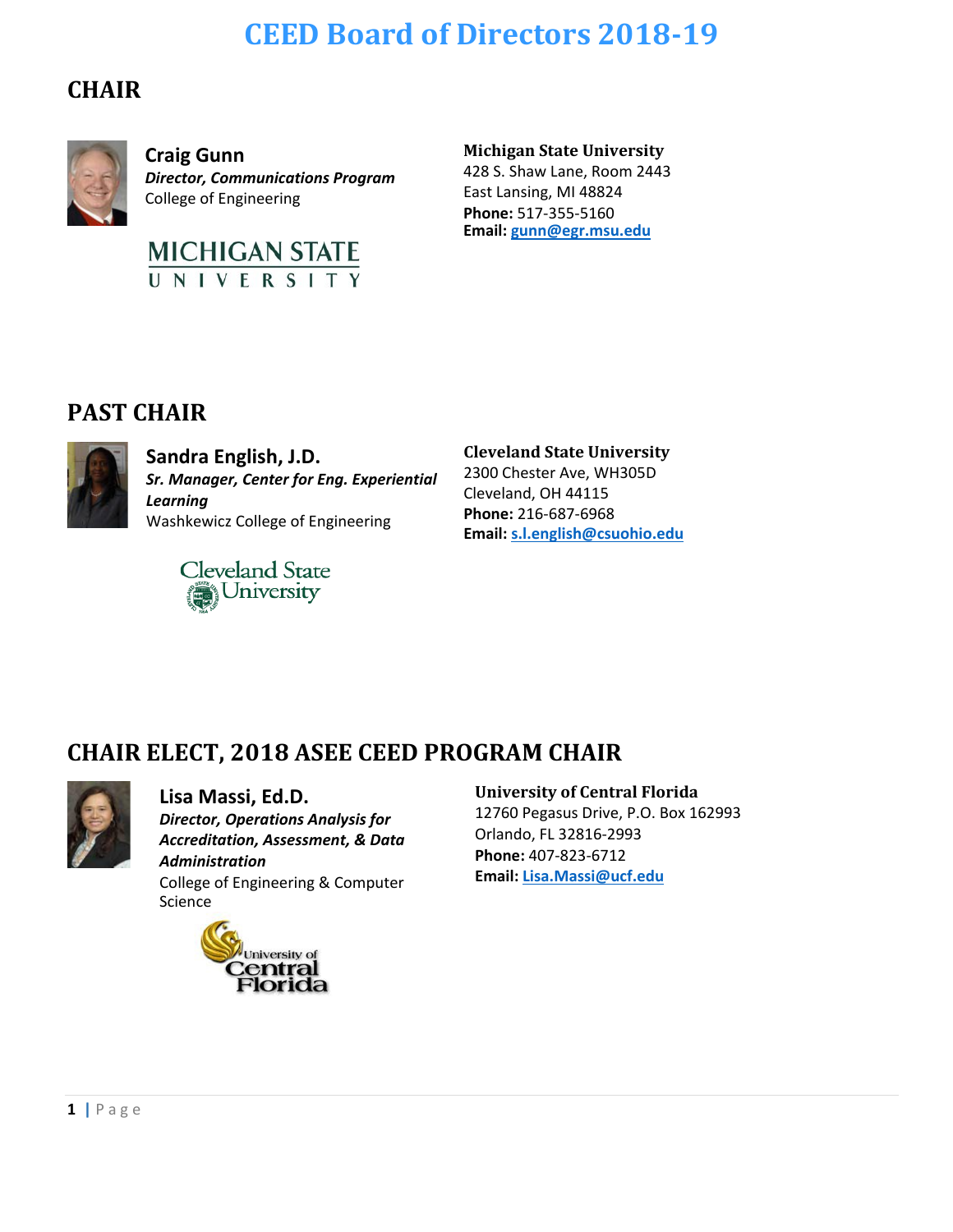## **SECRETARY**



**Rob Rogers** *Assistant Director, Experiential Education* Center for Career Discovery and Development



**Georgia Institute of Technology** Bill Moore Student Success Center, 1st Floor Atlanta, GA 30332 **Phone:** 404-894-1348 **Email: [rob.rogers@gatech.edu](mailto:rob.rogers@gatech.edu)**

## **TREASURER**



**Jennifer Williams** *Director, Career Services* School of Engineering and Technology

#### **Indiana University-Purdue University Indianapolis**

799 West Michigan Street, ET 101 Indianapolis, IN 46202 **Phone:** 317-274-0805 **Email: [jlw25@iupui.edu](mailto:jlw25@iupui.edu)**

#### **IUPUI** SCHOOL OF ENGINEERING<br>AND TECHNOLOGY A PURDUE UNIVERSITY SCHOOL Indianapolis

## **ACADEMIC REPRESENTATIVE – COOPERATIVE EDUCATION**



### **Mary Andrade**

*Associate Director* Engineering Cooperative Education & Career Development



#### **University of Louisville**

J.B. Speed School of Engineering Duthie Engineering Center Louisville, KY 40292 **Phone:** 502-852-3196 **Email: [mary.andrade@louisville.edu](mailto:mary.andrade@louisville.edu)**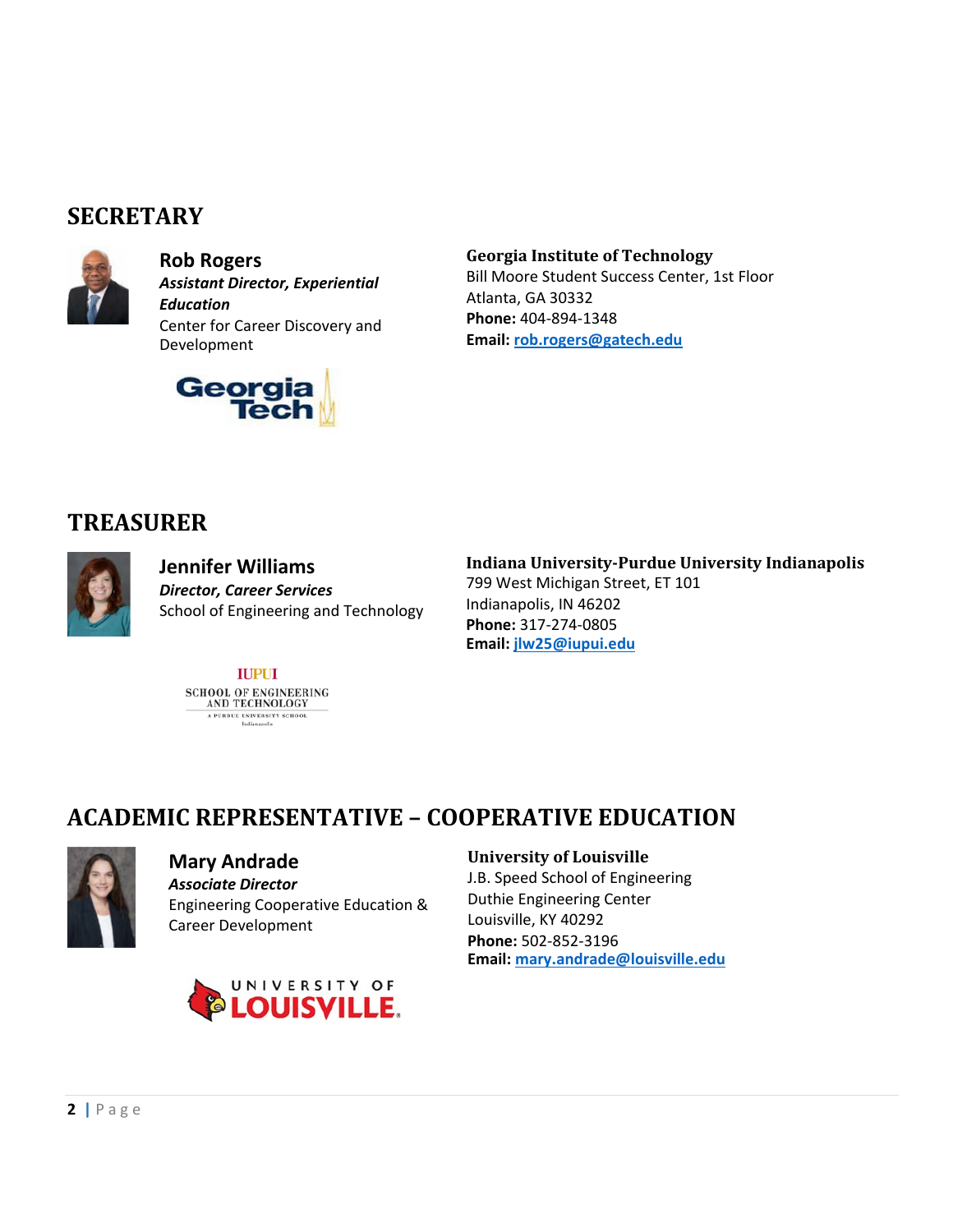## **INDUSTRY REPRESENTATIVE – COOPERATIVE EDUCATION**



**Amy McMullen, PRC, CDR** *Manager, University Relations and Recruiting*



**Lincoln Electric**  22801 St. Clair Ave Euclid, OH 44117 **Phone:** 216-383-2031 **Email: [Amy\\_McMullen@LincolnElectric.com](mailto:Amy_McMullen@LincolnElectric.com)**

## **EXPERIENTIAL EDUCATION REPRESENTATIVE –ACADEMIC**



**Sandi Brabb** *Director, Career & Professional Development, Professional Practice and Experiential Learning Program* Voiland College of Engineering and Architecture

#### **Washington State University**

P.O. Box 642713 Pullman, WA 99164-2713 **Phone:** 509-335-3740 **Email: [brabb@wsu.edu](mailto:brabb@wsu.edu)**



## **EXPERIENTIAL EDUCATION REPRESENTATIVE – INDUSTRY**



#### **Marzell Brown**

*Talent Acquisition Lead* Architecture and Software - Controls and Visualization



#### **Rockwell Automation**

1 Allen-Bradley Dr. Mayfield Hts, OH 44124 **Phone:** 440-646-3406 **Email: [mlbrown@ra.rockwell.com](mailto:mlbrown@ra.rockwell.com)**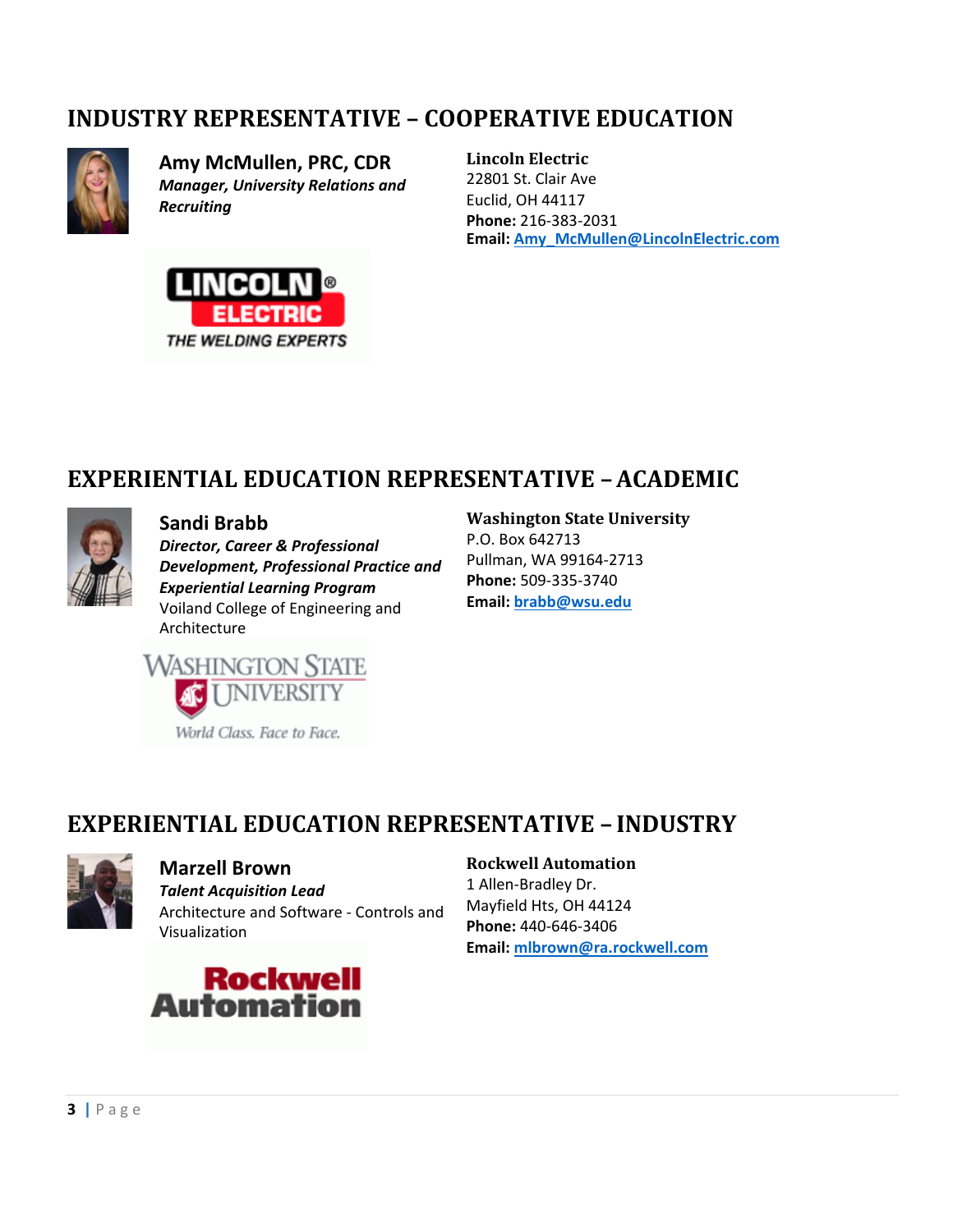## **NEWSLETTER EDITOR**



#### **Ryan Aldridge**

*Engineering Laboratories Supervisor STEM Outreach Lead Technician* College of Engineering and Applied Science



#### **Grand Valley State University**

School of Engineering 301 West Fulton Street, KEN 217 Grand Rapids, MI 49504 **Phone:** 616-331-6766 **Email: [aldridry@gvsu.edu](mailto:aldridry@gvsu.edu)**

## **ARCHIVIST**



#### **Reginald McGregor** *Manager, Engineering Employee Development & STEM Outreach*  Research & Technology Strategy Group



#### **Rolls-Royce Corporation**

P.O. Box 420 Spd Code MC-S3-03 Indianapolis, IN 46206-0420 **Phone:** 317-230-5484 **Email: [Reginald.McGregor@rolls-royce.com](mailto:Reginald.McGregor@rolls-royce.com)**

## **PROFESSIONAL AWARDS CHAIR**



#### **Maureen Schomaker** *Associate Professor* Division of Experience Based Learning and Career Education



#### **University of Cincinnati**

830 Steger Student Life Center - ML 0115 Cincinnati, OH 45221 **Phone:** 513-556-6048 **Email: [schomamg@ucmail.uc.edu](mailto:schomamg@ucmail.uc.edu)**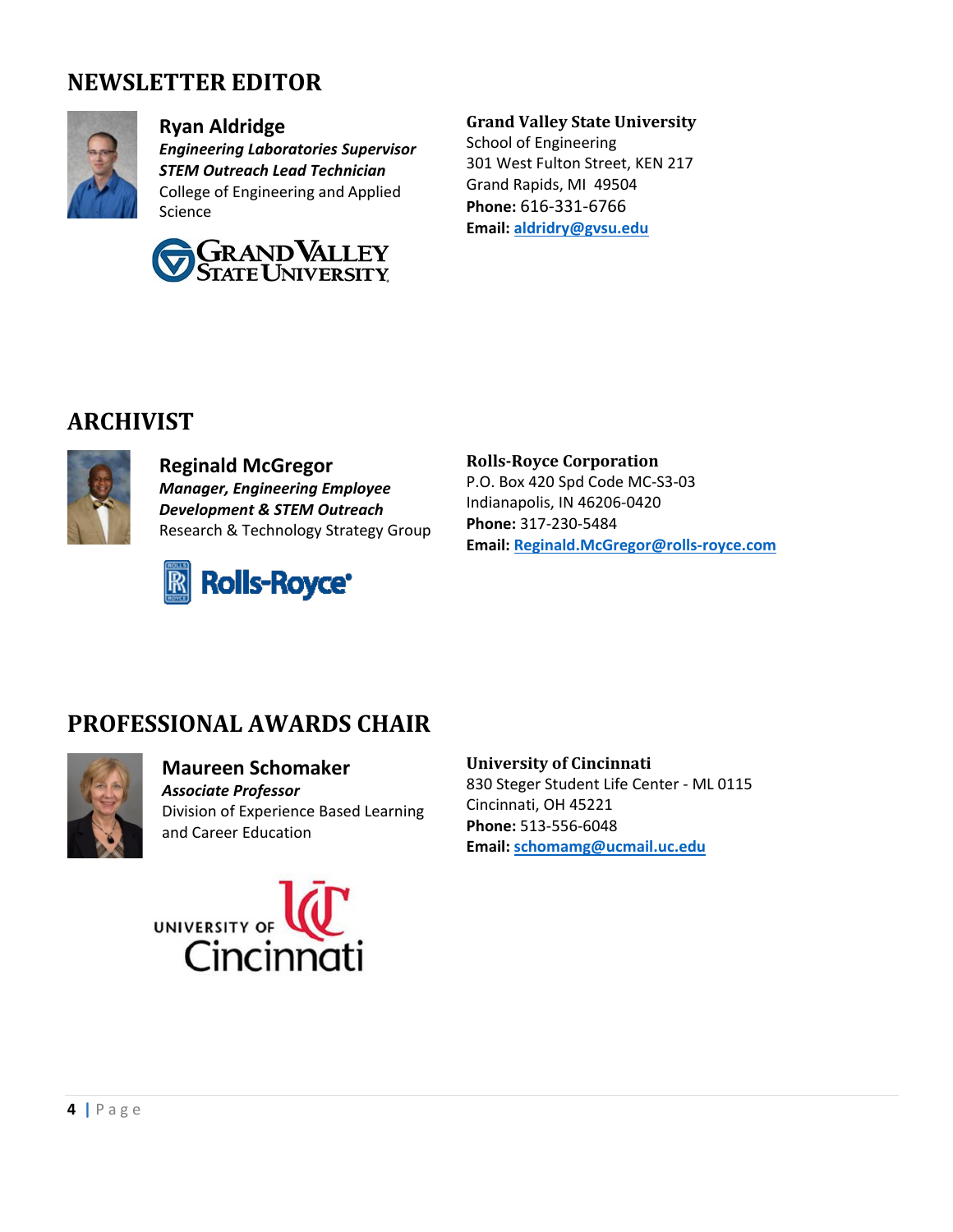# **STUDENT-OF-THE-YEAR AWARDS CHAIR**



**Sarah Kostanski** *Assistant Cooperative Education Coordinator* Bio & Chemical Engineering Department

#### **Northeastern University**

513 Holmes Hall Boston, MA 02115 **Phone:** 617-373-3460 **Email: [s.kostanski@northeastern.edu](mailto:s.kostanski@northeastern.edu)**



# **COMMUNICATIONS / PUBLIC RELATIONS CHAIR**



**Kyle Liechty** *Co-op/Intern Coordinator* College of Engineering



**Michigan State University** 

428 S. Shaw Lane, Room 1340 East Lansing, MI 48824 **Phone:** 517-432-6572 **Email: [liechtyk@egr.msu.edu](mailto:liechtyk@egr.msu.edu)**

## **2019-2020 ASEE CEED PROGRAM CHAIR**



**Diane LaFreniere**

*James R. Sebastian Chair, Assessment, Accreditation, and Cooperative Education* Padnos College of Engineering and Computing

# **GRAND VALLEY**<br>State University

## **Grand Valley State University**

301 West Fulton Grand Rapids, MI 49504 **Phone:** 616-331-6001 **Email: [lafrenid@gvsu.edu](mailto:lafrenid@gvsu.edu)**